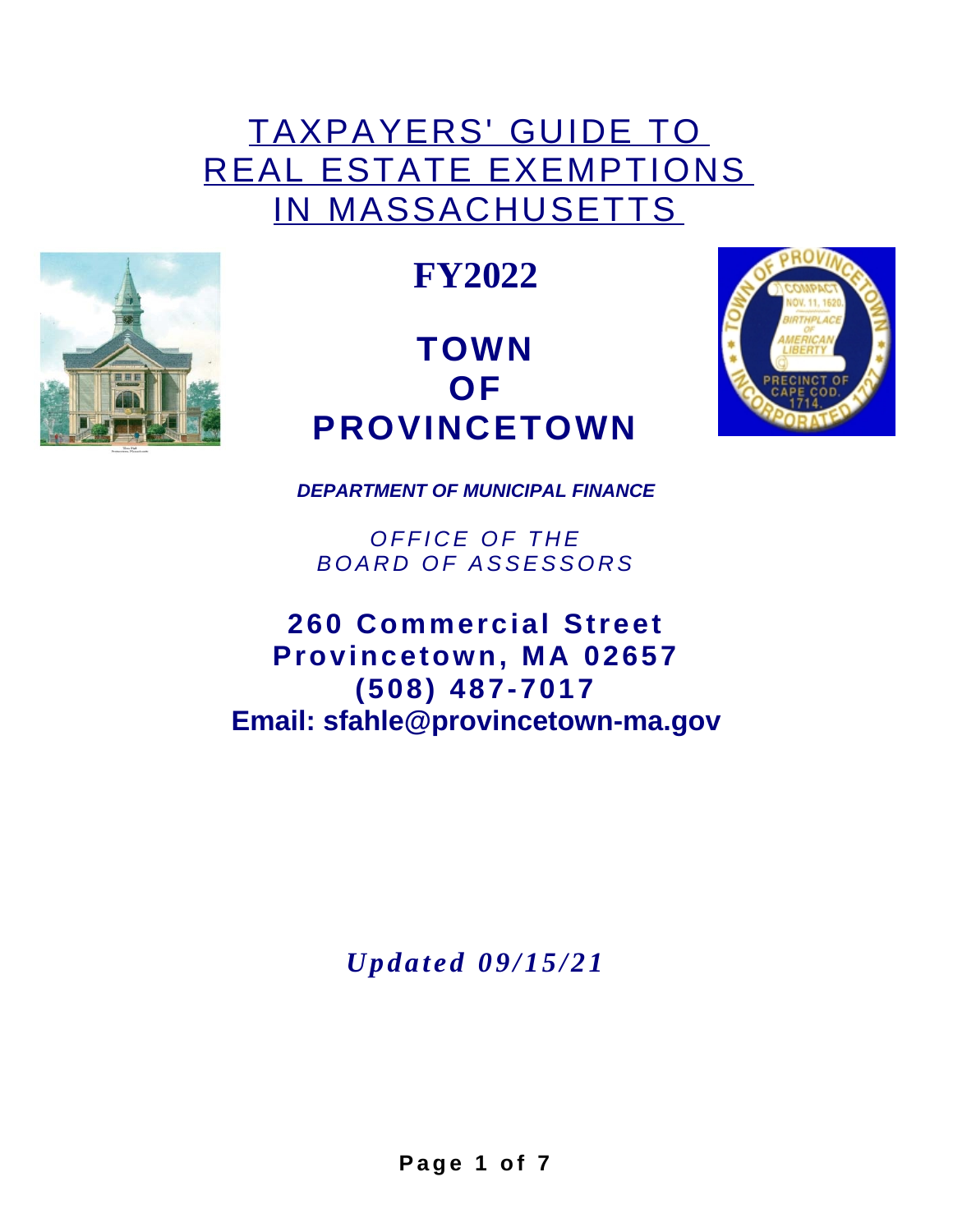## **FY2 2 INTRODUCTION**

A tax exemption is a release from the obligation to pay all or a portion of the taxes assessed on a parcel of property. Exemptions are conferred by the State Legislature (Massachusetts General Laws Chapter 59, Section 5) on particular categories of persons or property. The categories of persons to whom exemptions are conferred, subject to certain qualifi-cations, are surviving spouses or minor children, veterans, blind persons, elderly persons, and surviving spouses or minor children of fire fighters or police officers killed in the line of duty. These exemptions do not affect the valuation of the property.

#### **A PPL I C A T I O N S**

Applications are available from the local Assessors' Office. The applications must be filed annually with the Assessors' Office by April 1, or within three months of the mailing date of the actual tax bill, whichever is later. Filing an application does not stay the collection of the tax.

#### **D O C U M E N T A T I O N**

An applicant for an exemption must provide the assessors with whatever information is reasonably required to establish eligibility. The information requested may include, but not be limited to: (1) birth certificates, (2) evidence of domicile and occupancy,  $(3)$  income tax returns and  $(4)$  bank s t a t e m e n t s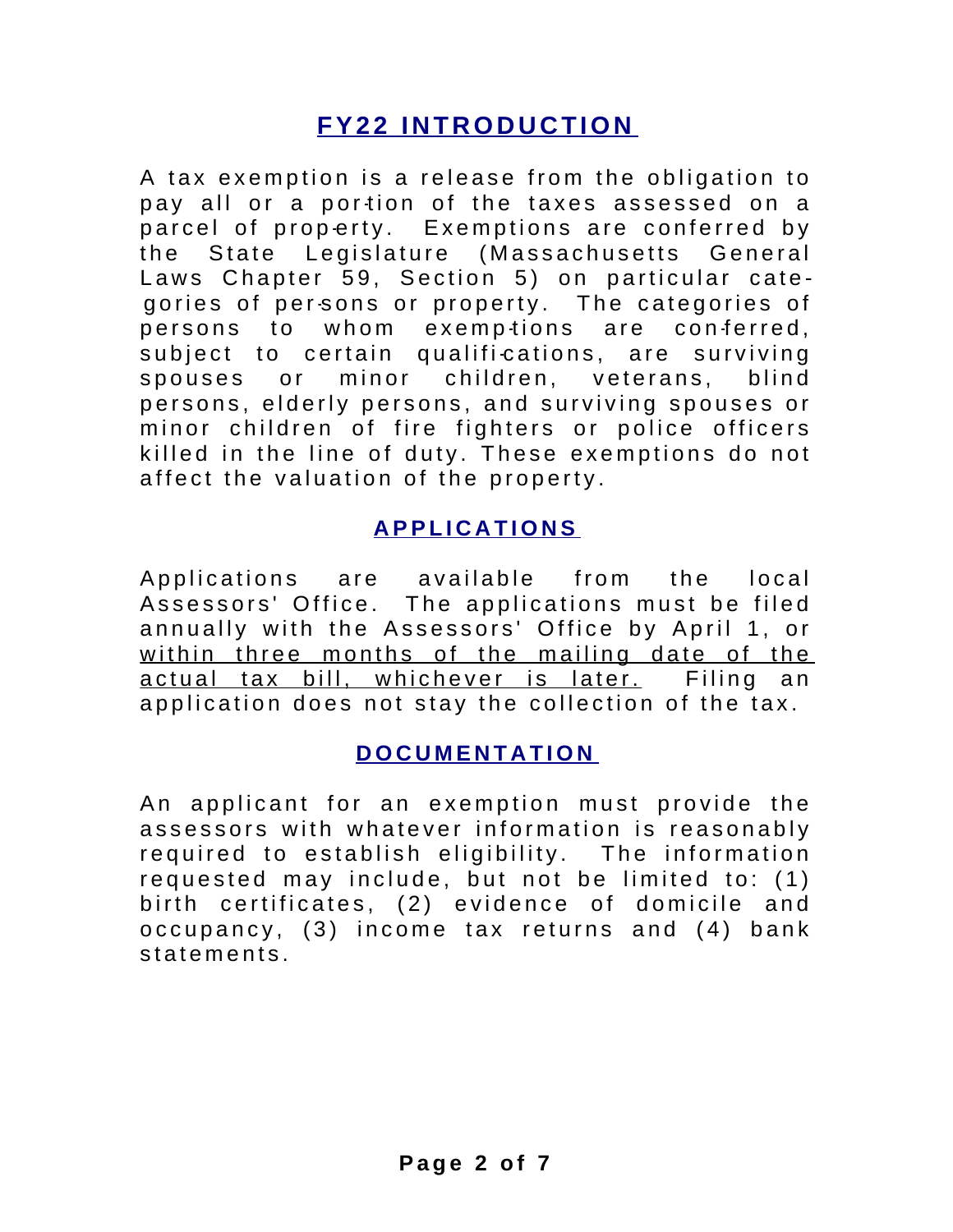# **EXEMPTIONS**

#### **Clause 17D - Surviving Spouse, Minor Child, or Elderly Person**

| Amount:          | \$325.43 current (changes each year)                                                                                                                                                                                                                                                                                                                  |
|------------------|-------------------------------------------------------------------------------------------------------------------------------------------------------------------------------------------------------------------------------------------------------------------------------------------------------------------------------------------------------|
| Eligibility:     | As of July 1, of the tax year, an<br>individual must be either (1) a<br>surviving spouse or minor child who<br>owns and occupies the property as his<br>or her domicile; or (2) a person at<br>least 70 years old who has owned and<br>occupied the property as his or her<br>domicile for at least five years.<br>Documents: Birth Cert. Or Passport |
| Income:          | There are no income guidelines.                                                                                                                                                                                                                                                                                                                       |
| Whole<br>Estate: | The applicant's whole estate (bank<br>accounts, stocks, bonds, some types<br>of personal property), excluding the<br>value of the domicile (up to three<br>dwelling units), cannot exceed<br>\$40,000.                                                                                                                                                |

#### Clause 18 - Age, Infirmity, and Poverty

| Amount:      | Determined by the Board of <br>Assessors, up to the full amount of<br>taxes assessed.                                                            |
|--------------|--------------------------------------------------------------------------------------------------------------------------------------------------|
| Eligibility: | As of July 1, of the tax year, an<br>individual must be at least 65 years<br>old and must be able to document<br>medical and financial hardship. |
|              | Documents: Birth Certificate Or<br>Passport, and others as requested                                                                             |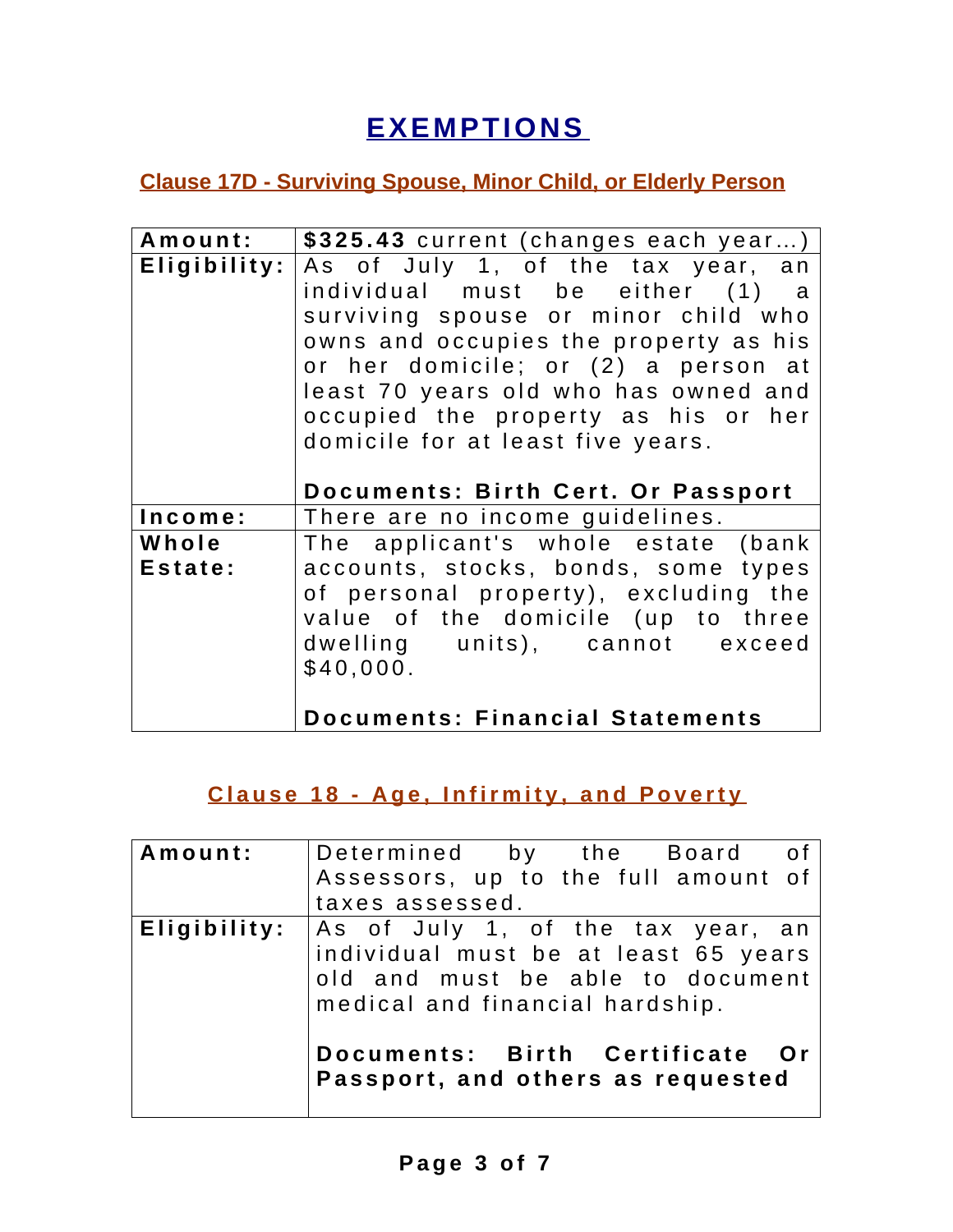#### **C l a u s e 2 2 - Ve t e r a n s**

| Amount:      | \$400 - Full exemption, depending on     |
|--------------|------------------------------------------|
|              | the nature and extent of the disability. |
| Eligibility: | As of July 1 of the tax year, an         |
|              | individual must have lived in            |
|              | Massachusetts for at least five years    |
|              | or must have been domiciled in           |
|              | Massachusetts for at least six months    |
|              | prior to entering the service and must   |
|              | be either (1) a veteran or spouse (or    |
|              | his or her surviving spouse who          |
|              | remains unmarried) who has a service     |
|              | connected disability of at least ten     |
|              | percent (as verified by the Veterans     |
|              | Administration) or was awarded the       |
|              | Purple Heart, or (2) the parent of a     |
|              | serviceman who lost his or her life      |
|              | during wartime.                          |
|              | Documents: From VA Administration        |

#### **C l a u s e 3 7 A - B l i n d Pe r s o n s**

| Amount: | $\frac{1}{2}$ \$500                                     |
|---------|---------------------------------------------------------|
|         | Eligibility:   As of July 1, of the tax year, the blind |
|         | individual must own the property and                    |
|         | occupy it as his or her primary                         |
|         | domicile. A certificate from the                        |
|         | Commission for the Blind must be                        |
|         | provided annually with the application                  |
|         | for exemption.                                          |
|         |                                                         |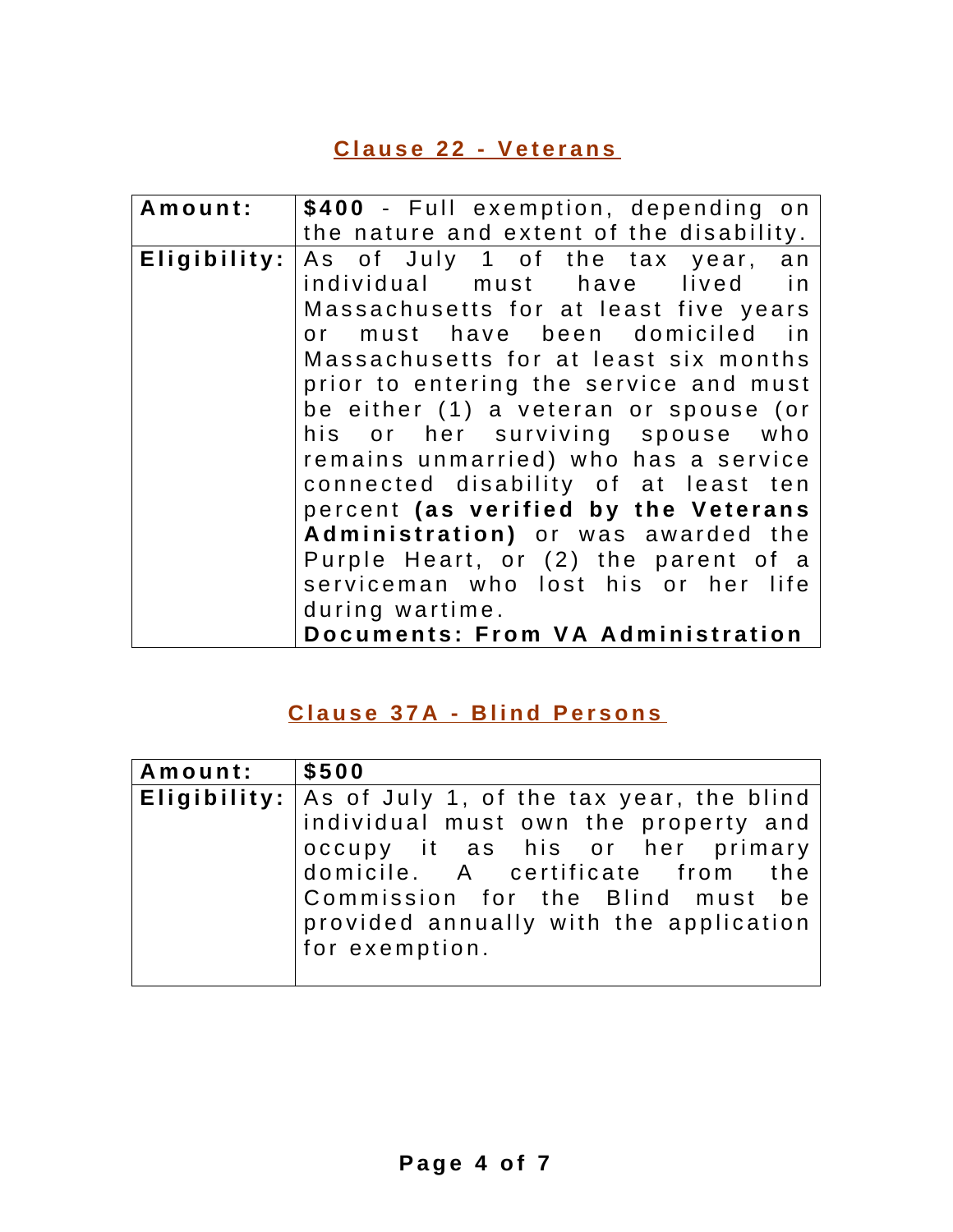### **C l a u s e 4 1 A - T a x D e f e rr a l**

| Amount:      | Any or all of the taxes assessed may<br>be deferred (not exempted) with |
|--------------|-------------------------------------------------------------------------|
|              |                                                                         |
|              | interest (8%) until the property is sold                                |
|              | or transferred, or until the demise of                                  |
|              | the owner, at which point the taxes                                     |
|              | are repaid. The cumulative total of                                     |
|              | taxes deferred cannot exceed fifty                                      |
|              | percent of the applicant's share of the                                 |
|              | assessed value of the property, and a                                   |
|              | lien is recorded by the Town.                                           |
| Eligibility: | As of July 1, of the tax year, an                                       |
|              | individual must be at least 65 years                                    |
|              | old, must have owned and occupied                                       |
|              | any property for at least five years,                                   |
|              | and must have been continuously                                         |
|              | domiciled in Massachusetts for at                                       |
|              | least the ten preceding years.                                          |
|              | Documents: Birth Cert. Or Passport                                      |
| Income:      | The gross receipts cannot exceed                                        |
|              | \$40,000                                                                |
|              | <b>Documents: Financial Statements</b>                                  |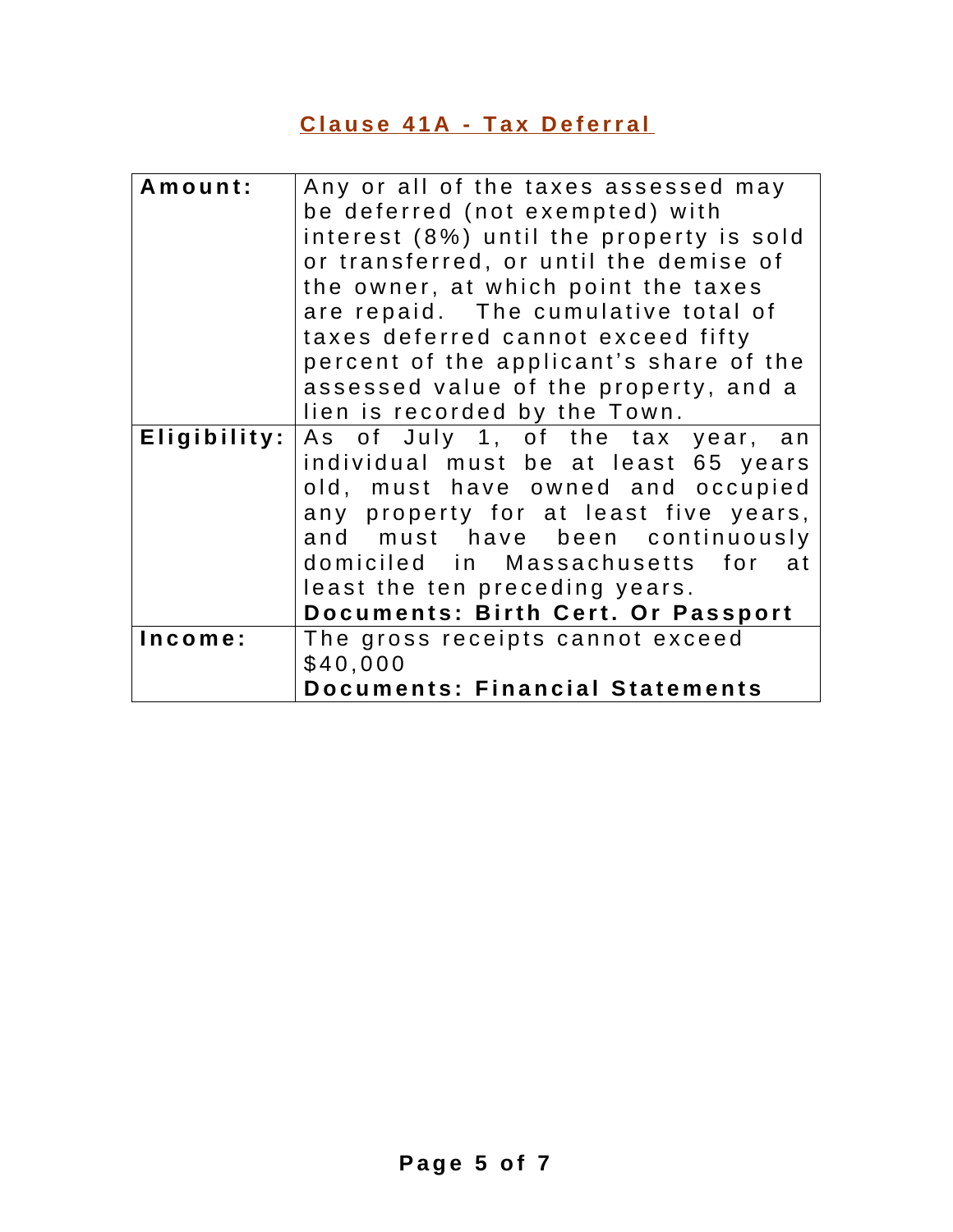#### **Clause 41C - Elderly Persons**

| Amount:      | \$1,000                                |
|--------------|----------------------------------------|
| Eligibility: | As of July 1, of the tax year, an      |
|              | individual must be at least 65 years   |
|              | old, must have owned and occupied      |
|              | any property for at least five years,  |
|              | and must have been continuously        |
|              | domiciled in Massachusetts for at      |
|              | least the ten preceding years.         |
|              | Documents: Birth Cert. Or Passport     |
| Income:      | The gross receipts of the applicant in |
|              | the year preceding the application     |
|              | cannot exceed \$20,000 if single,      |
|              | \$30,000 if married or in a domestic   |
|              | partnership.                           |
|              | <b>Documents: Federal Tax Return</b>   |
| Whole        | The whole estate of the applicant,     |
| Estate:      | excluding the value of the domicile    |
|              | (up to three dwelling units), cannot   |
|              | exceed \$40,000 if single, \$55,000 if |
|              | married or in a domestic partnership.  |
|              | <b>Documents: Financial Statements</b> |

Clause 42 - Surviving Spouse (Clause 43 - Minor Children) of Fire Fighter or Police Officer Killed **i n t h e L i n e o f D u t y**

| Amount: | Full exemption of taxes assessed                        |
|---------|---------------------------------------------------------|
|         | <b>Eligibility</b> :  As of July 1, of the tax year, an |
|         | individual must be a surviving spouse                   |
|         | of a fire fighter (or police officer)                   |
|         | who was killed in the line of duty,                     |
|         | must remain unmarried, and must                         |
|         | own and occupy the property.                            |